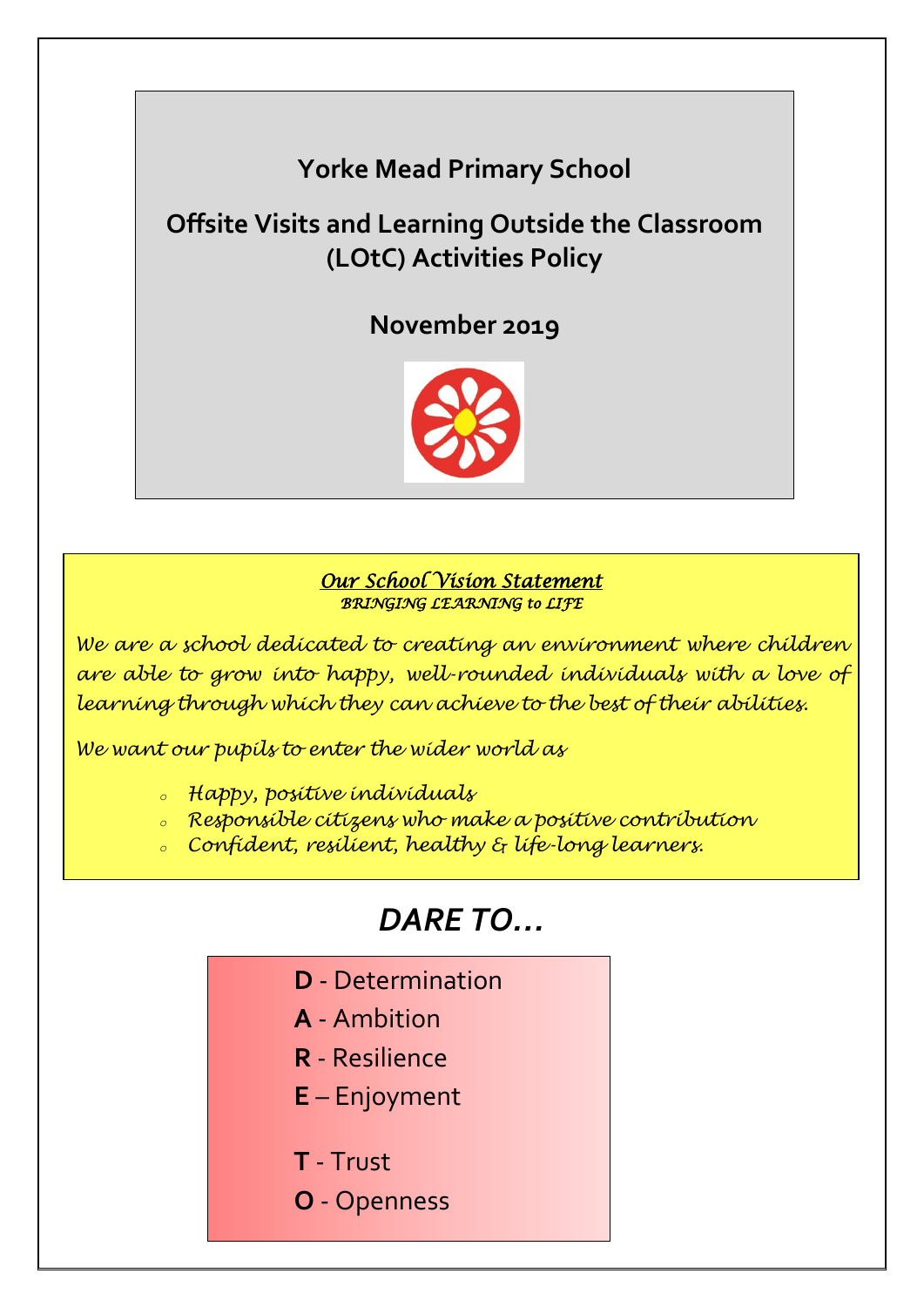The Staff and Governors of Yorke Mead Primary School acknowledge the immense value of off-site visits and related activities to young people, and fully support and encourage those that are well planned and managed.

This document provides concise and supportive guidance for the planning and management of off-site visits and related activities. It is available electronically on the school's Shared Drive and on 'EVOLVE', along with a number of other supporting documents.

All visits and LOtC activities will be planned in such a way as to ensure that the benefits and intended learning outcomes are clearly identified and understood by the supervising adults beforehand and can form the basis for objective evaluation afterwards.

Pupils should also be able to recognise how planned trips fit into the curriculum to enhance their learning and understanding of topics studied.

This establishment uses Hertfordshire's Internet-based system, 'EVOLVE', to facilitate the efficient planning, management, approval, and evaluation of visits. All staff that lead or accompany visits can access their own 'EVOLVE' account, which is set up by their Establishment's Visits Coordinator (EVC).

Arrangements and considerations for all visits and LOtC activities will be recorded, either on 'EVOLVE', by means of standard operating procedures using generic risk assessments, or in standard lesson plan format, as deemed most appropriate by the Headteacher in order to minimise the associated bureaucracy.

## **Scope and Remit**

It is a legal expectation that employees must work within the requirements their employer's guidance. This policy relates to Hertfordshire's "Guidance for the Management of LOtC and Offsite Visits" and it is the expectation that all staff will follow its requirements

This policy applies to all members of establishment staff, and other adults associated with Yorke Mead Primary School who take responsibility for children and young people participating in learning and recreational activities in environments that are different from where the young people are usually based. It therefore applies when organising and supervising children and young people taking part in off-site activities and visits, as well as when taking part in on-site activities outdoors.

This policy provides the key reference for sound planning for learning and recreational activities that involve taking groups of children and young people away from their usual operational base. It should be implemented when using places such as:

- the establishment's own grounds
- the local environment
- places further afield e.g. visits to local libraries, theatres and museums etc.
- residential venues
- learning ventures abroad

and involves any one of the following:

- direct supervision of young people undertaking experiences beyond the boundary of their normal operational base;
- direct supervision of young people undertaking experiences that fall within the remit of Learning Outside the Classroom (LOtC);
- facilitating experiences for young people undertaking experiences beyond the boundary of their normal operational base;
- deploying staff who will supervise or facilitate experiences of or for young people undertaking experiences beyond the boundary of their normal operational base.

Staff must ensure the young people are supervised in accordance with the contents of this policy, regardless of whether or not the activities take place within or outside of normal working hours, including weekends and holiday periods.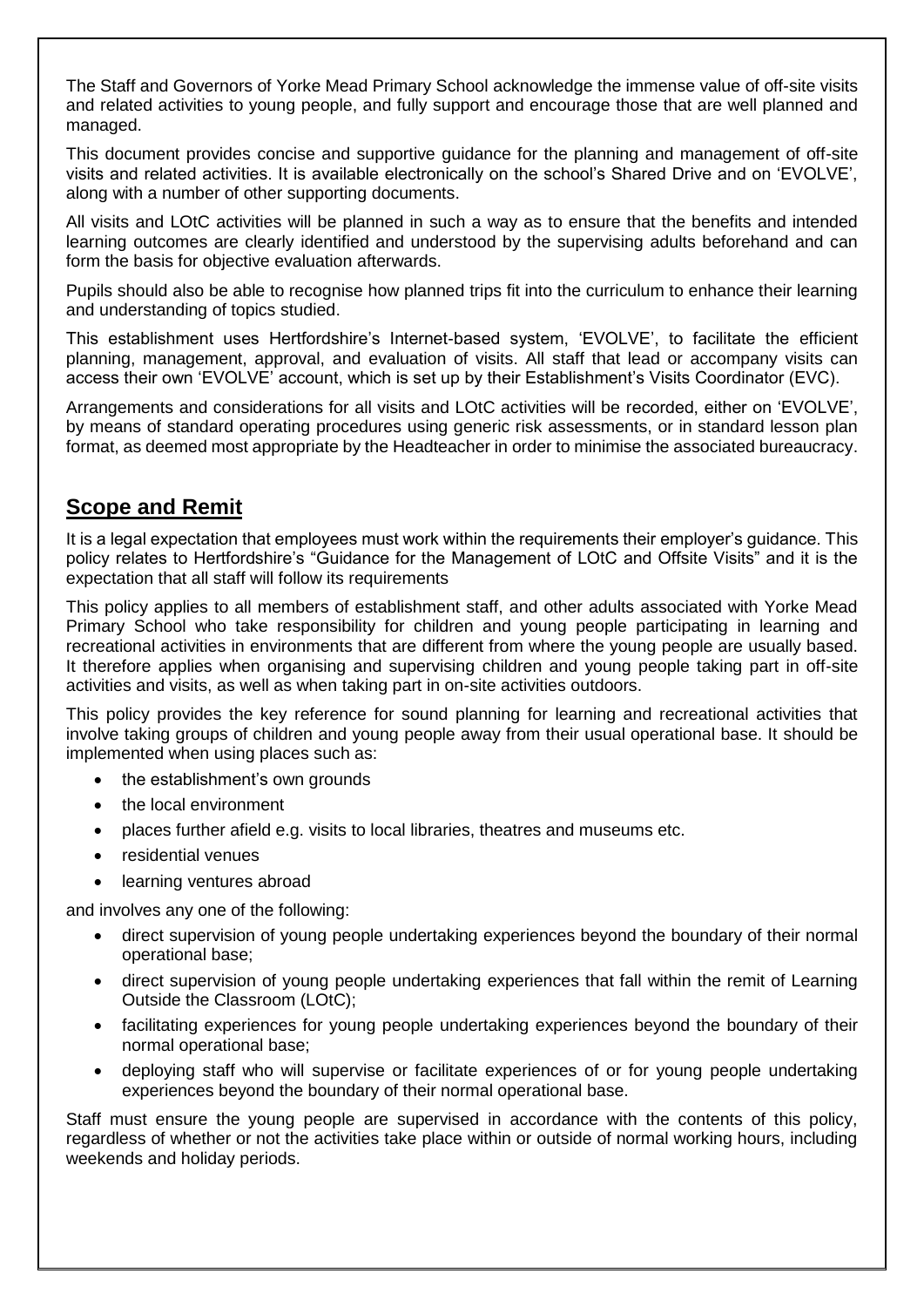## **Roles and Responsibilities**

Under the Health and Safety at Work Act (1974), health and safety responsibilities lie with the employer. This might be a Local Authority (LA) or Governing Body or a Management Panel. An employer has the legal responsibility to carry out the duties imposed by the Act. However, employers can delegate the tasks necessary to discharge these duties, even though the overall responsibility for health and safety rests with the employer.

In Hertfordshire, the tasks of scrutinising and approving arrangements for Offsite Visits and LOtC activities are delegated to the Headteacher of the school.

## **Headteacher**

The Head teacher will ensure that: -

- All off-site visits and LOtC activities comply with employer guidance and are notified or submitted for formal approval as required;
- All visits should support the curriculum, and the specific learning objectives of topics studied;
- All staff involved are competent to carry out such responsibilities as they may be allocated;
- There is a clearly designated person, either him/her self or another suitable member of staff, as the EVC and that the designated person meets employer requirements, including undertaking EVC Training as recommended or required by the employer;
- If taking part in the visit or activity as either an Assistant Leader or as a group member, s/he is clear about their role and that they should follow the instructions of the designated Visit Leader (who will have sole charge of the visit);
- Suitable child protection procedures are in place, including vetting at an appropriate level of all voluntary helpers. Where access to the young people is regular or significant, DBS checks must be in place as required;
- S/he is assured that the EVC, Visit Leaders, assisting staff and voluntary helpers are appropriately trained and competent to carry out such tasks as they are allocated;
- Sufficient time is assigned for staff to organise visits properly;
- A culture of apprenticeship /succession planning, to ensure sustainable visits and the development of competent visit leaders and EVCs, is supported within the establishment;
- The EVC is supported in ensuring that visits are effectively supervised with an appropriate level of staffing;
- The EVC is supported in ensuring that visit information has been shared with parents and that consent has been sought where necessary;
- Arrangements are made for the medical needs and special educational needs of all the young people and staff;
- Inclusion issues are addressed;
- Suitable transport arrangements are in place and meet any regulatory requirements;
- Insurance arrangements are appropriate;
- Details related to the visit (including person details of both participants staff) are accessible at all times to a designated 24/7 emergency contact(s) in case of a serious incident;
- That there are contingency plans in place should the visit plan be significantly changed or cancelled (Plan B);
- Arrangements are in place for the governing body to be informed of such visits as are required by the establishment visit policy;
- Staff are aware of the need to obtain best value. Appropriate consideration must be given to financial management, choice of contractors, and contractual relationships;
- Establishment visit policy should identify the types of visit that require a preliminary visit;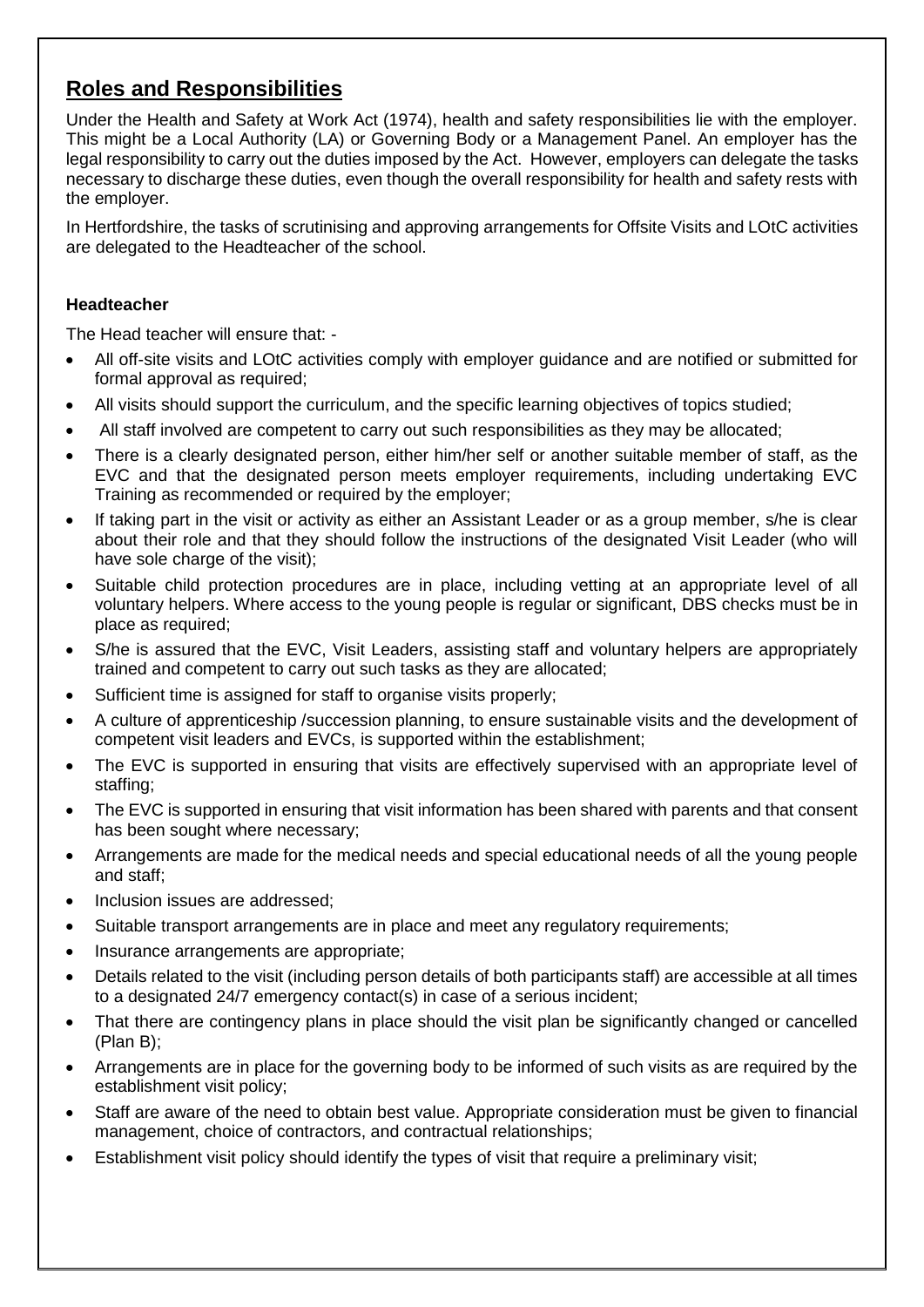- Establishment visit policy should formally adopt a set format for recording written risk-benefit assessments. Such risk-benefit assessments should be proportional, suitable and sufficient and based on the 'Principles of Sensible Risk Management'. The adoption of materials made available by employers to reduce bureaucracy is good practice;
- Where the activities or visit involves a third party provider, appropriate assurances have been sought; national schemes e.g. LOtC Quality Badge, AALS licence, Adventuremark, or a clear management Statement of Competence, are recognised in keeping with Hertfordshire's recommendations and make further seeking of provider assurances unnecessary
- All visits are evaluated with regard to best value, teaching and learning, quality experiences, addressing issues raised by any serious incident and to inform the operation of future visits;
- The establishment visit policy includes appropriate emergency procedures in case of a major incident
- The establishment visit policy includes a procedure to ensure that parents are appropriately informed in the event of a serious incident;
- Serious incidents are reported to the employer as required by employer guidance, meeting the requirements of RIDDOR.

## **Establishment (Educational) Visits Coordinator (EVC)**

To help fulfil its health and safety obligations for visits, this establishment has a specifically designated EVC who supports the Head of Establishment.

The EVC will: -

- Be specifically competent, ideally with practical experience in leading and managing a range of visits similar to those typically run by the establishment. Commonly, but not exclusively, such competence will be identified in a person on the senior management of the establishment. Where the EVC role is attached to an administrative post, or where a post holder is not an experienced visit leader, s/he will receive structured support in the form of regular (twice Termly) supervision meetings from a designated establishment colleague who has that practical experience
- Attend training, and update training, as required by the local authority (LA).
- Support the head of establishment in ensuring that competent staff are assigned to lead and accompany visits and with approval and other decisions.
- Ensure that a policy is in place for offsite visits and LOtC activities, that it is updated as necessary, and is readily available to staff, (e.g. via EVOLVE) and that procedures should aim to minimise bureaucracy, taking full advantage of any national schemes that provide assurances regarding safety and quality of provision (e.g. there should be no need to seek assurances from adventure activity providers who hold the LOtC Quality Badge, or a current AALS Licence, or Adventuremark).
- Have an understanding of the Manifesto for LOtC and the supporting rationale
- Ensure Offsite and LOtC activities meet employer guidance requirements.
- Ensure the Headteacher, Visit Leaders, assisting staff and voluntary helpers understand that all staff involved in visits require access to training at an appropriate level to ensure that employers' guidance and establishment procedures are properly understood.
- Ensure Offsite activities must be led by competent leaders and that assistant supervisors are competent to carry out the tasks to which they are assigned.
- Organise the training of leaders and assistant leaders, including voluntary helpers.
- Support the Head/Manager with approval and other decisions.
- Monitor visit planning and arrange for sample monitoring in the field as appropriate.
- Ensure DBS checks are in place where required.
- Provide sufficient guidance to visit and activity leaders regarding information for parents and parental consent.
- Ensure there is a 24/7 emergency contact(s) for each and every visit and that emergency arrangements are in place.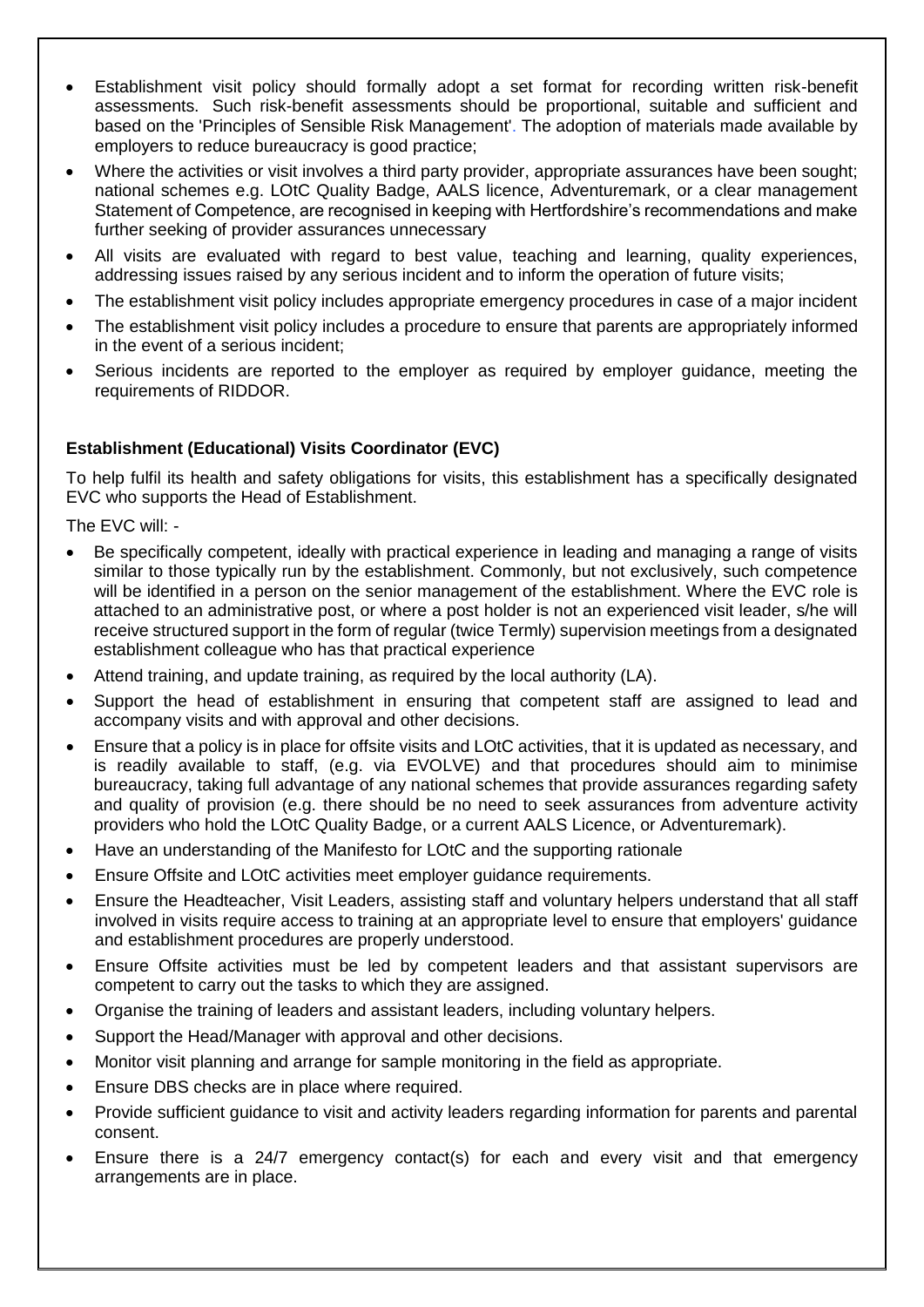- Ensure that medical and first aid issues are addressed.
- Ensure that emergency arrangements include emergency contact access to all relevant visit records, including medical and next of kin information for all members of the party and including staff.
- Ensure that visits and LOtC activities are reviewed and evaluated; this process will require the reporting of accidents and incidents.
- Ensure that visit policies and procedures are reviewed on a regular basis and immediately following any serious incident or systems failure.
- Keep up to date via EVC training events and employer information updates.

## **Visit Leaders**

The Visit/Activity Leader will: -

- Have sought permission from the Head teacher to proceed with the booking of a trip prior to making any definite reservations.
- Ensure all trips fit into the curriculum and clear learning objectives are outlined to the participating staff and pupils.
- Have the overall responsibility for supervision and conduct of the visit. S/he must be an employee and not a volunteer.
- Be competent to take on such responsibilities and tasks as may be allocated or required for the duration of the visit/activity and be formally approved to do so.
- Plan and prepare for the visit, taking a lead on risk management. This establishment sees it as good practice to involve all participating staff in the planning and risk management process for any given offsite visit or LOtC activity to ensure wider understanding. It is also seen as good practice to involve young people in these processes wherever appropriate;
- Define the roles and responsibilities of other staff (and young people) to ensure effective supervision, and appoint a deputy wherever possible;
- Ensure that where any accompanying staff includes someone with a close relationship to a member of the group, there are adequate safeguards to ensure that this will not compromise group management;
- Ensure that child protection issues are addressed. e.g. DBS checks;
- Collate, make available and disseminate relevant information to supporting staff, parents and young people as appropriate
- Make sure there is access to first aid at an appropriate level;
- Arrange pre-visit information meetings for parents where appropriate;
- Evaluate all aspects of the visit, both during and after the event;
- Ensure that staff and other supervisors have been appropriately briefed (pre visit briefing) on:
	- 1. the purpose of the activity
	- 2. the young people making up the group, including age, health characteristics, capabilities, special educational needs, behaviour and any other information that seems relevant in the context of the planned activities.
	- 3. the nature, location and duration of the activity.
	- 4. expectations in terms of behaviours for volunteers
- Ensure that all staff accompanying on a trip have read and signed the relevant risk assessments
- Ensure children are never left in the supervision of a volunteer without presence of a member of school staff. E.g. volunteers are paired with school staff on visits.
- Ensure the visit is effectively supervised; the overarching duty of care remains with the accompanying establishment staff, even when partial responsibility is shared with a provider. Should the provider run the activity in a way that causes concern, the accompanying staff should consider stopping the activity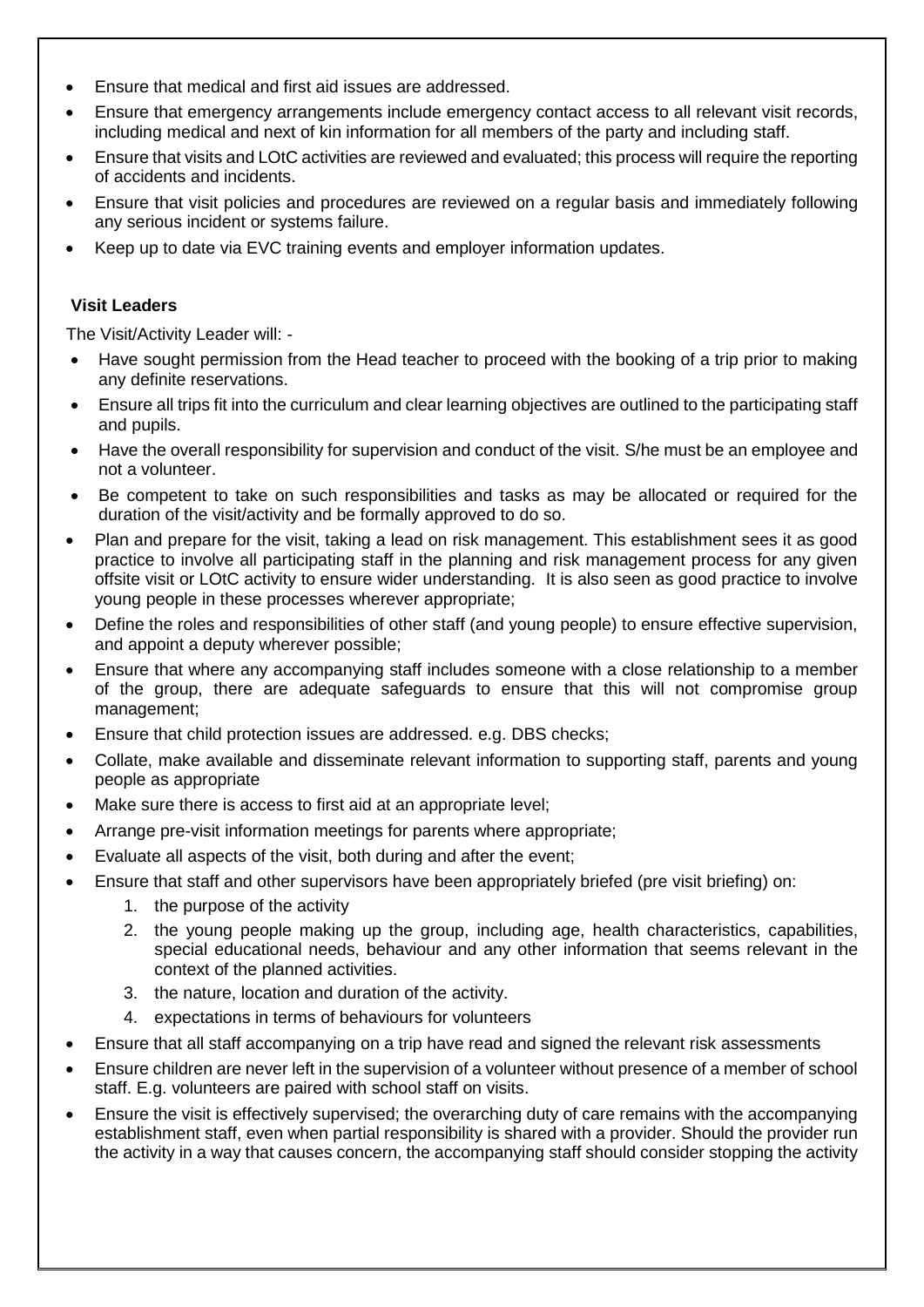at the first appropriate moment. Such an intervention will need to be used with great sensitivity and discretion to ensure that it does not result in young people being put at greater risk;

 Ensure that all staff and any third party providers have access to emergency contact and emergency procedure details.

#### **Member of Governing Body**

The School's Governing Body will support the head teacher and EVC in acting as a "critical friend" by ensuring that they: -

- have an understanding of how outdoor learning supports a wide range of learning outcomes, and how this fits into the curriculum;
- have access to employer guidance as well as establishment policy, and a training package to support it;
- establishment policy clarifies his/her involvement in the visit approval process;
- there is an EVC in place that meets with employer requirements;
- there are formal notification and approval procedures in place that meet with employer recommendations and requirements;
- the establishment visit policy supports the principles of inclusion;
- there are monitoring procedures in place.

## **Competence**

Competence is a combination of experience, training/qualifications and common sense.

The competence of the visit leader is the single most important contributory factor in the safety of participants.

Consideration will be given to the following when assessing the competence of a member of staff to lead a visit:

- a) What experience has the leader in leading or accompanying similar or other visits? (Check Visit History on 'EVOLVE').
- b) Is the leader competent in planning and managing visits?
- c) What are the leader's reasons for undertaking the visit?
- d) Is the leader an employee at the establishment?
- e) Does the leader have the ability to manage the pastoral welfare of participants?
- f) Does the leader exhibit sound decision making abilities?
- g) What experience has the leader of the participants he/she intends to supervise?
- h) What experience has the leader of the environment and geographical area chosen?
- i) If appropriate, what is the leader's personal level of skill in the activity, and fitness level?
- j) Does the leader possess appropriate qualifications, especially if leading adventurous activities? (See Appendix 1 of HCC Employer Guidance)
- k) Is the leader aware of all relevant guidelines and able to act on these?

This establishment operates a process of apprenticeship and succession for all staff likely to be involved in organising, leading or accompanying offsite visits and LOtC activities.

The establishment undertakes to ensure that all such staff, will undergo an induction process that typically entails Visit Leader Awareness training, either in-house or from the LA's Offsite Visits Adviser, access to (and training where required) the establishment's 'EVOLVE' site and practical experience of accompanying visits and LOtC activities *before* being tasked with leading a visit for themselves.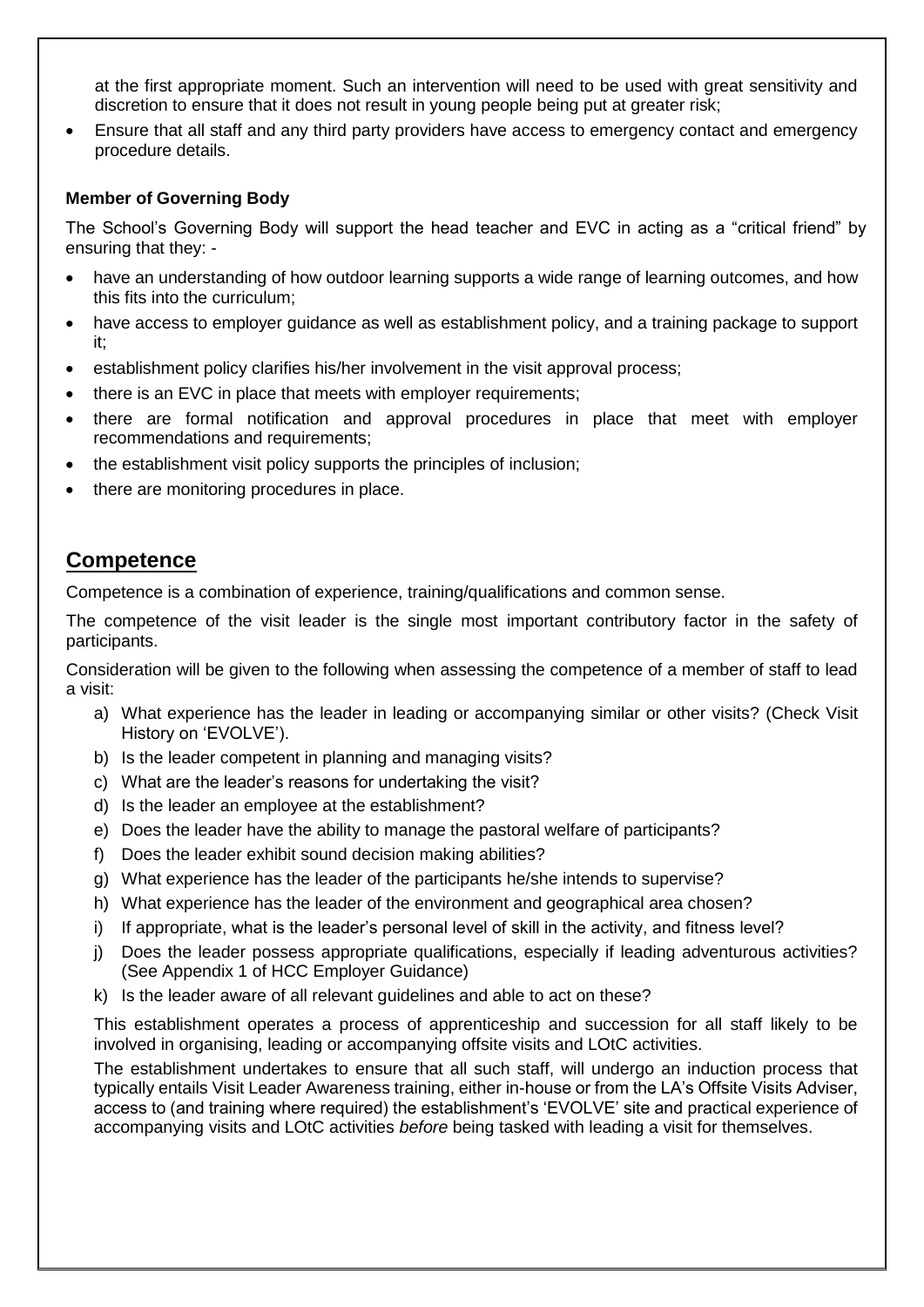## **Planning**

The extent of planning required is related to the complexity of the visit, based on STAGED: -

Staffing, Timings, Activity, Group, Environment, Distance.

#### **Risk Assessment**

Risks are expected to be reduced to an *acceptable* or *tolerable* level, and not necessarily eliminated. Planning should achieve a rational balance between potential adverse risks and the intended benefits and outcomes of the activity.

Due to the complex nature of off-site visits, conventional 'risk assessment' as a stand-alone tool is not particularly useful and can on occasion be misleading. It is of greater benefit to consider the overall 'risk management' of visits by taking all aspects of visit planning and management into account. This can be achieved effectively through a combination of the 'EVOLVE' visit form itself, and where appropriate, any event specific notes or attachments.

Visit planning includes consideration of the question: *'What are the really important things that we need to do to keep us safe?'* It should focus on those issues that are specific to the individual event, taking into account the needs of the group (including special and medical needs), the experience and competency of the staff team, and the leader in the context of the event. Significant issues must be recorded on 'EVOLVE', either notes or as an attachment, and shared with all parties.

This planning process by the leader may be compared to the expectation of a teacher or youth worker to plan a lesson/session which is relevant to the needs of the group.

Planning that includes adventurous activity commonly involves delivery by an external provider and the provider will have responsibility for risk assessing and managing the activity. As such, the provider's risk assessment is not the concern of the establishment leader, does not need to be requested from the provider, and does not need to be attached to 'EVOLVE'.

#### **Use of generic risk assessments**

A selection of generic risk assessments is available in Word format from the Health & Safety pages on the Grid and for use on 'EVOLVE'.

Whilst not exhaustive, the control measures contained within this selection are probably sufficient to cover most eventualities likely to be encountered in the course of most offsite visits and LOtC activities.

*However, these risk assessments should not simply be adopted without reflection on their relevance. Non relevant sections should be deleted and Staff must adapt these to reflect their own "event-specific" risk assessments. These should highlight any potential hazard and the measures to minimise the risk and ensure visit participants are safe*.

Note: whilst it is not possible to "clone" visits on 'EVOLVE', it is possible to re-use risk assessments and other documents that have been attached to previous visits. Staff should liaise with their EVC about this.

The Visit Leader will sit with the Visits Administrator to ensure risk assessments are relevant and appropriate. The Visit leader will also ensure ratios are relevant, 1:1 forms are completed/ updated, all staff supporting the visit are fully briefed and have read the risk assessments.

#### **Plan B**

Alternative arrangements should be included within the planning process where appropriate, for example, where weather conditions or water levels might be critical, or where an overcrowded venue might necessitate an alternative option.

Where appropriate, all alternative activities should be fully considered and risk assessed beforehand.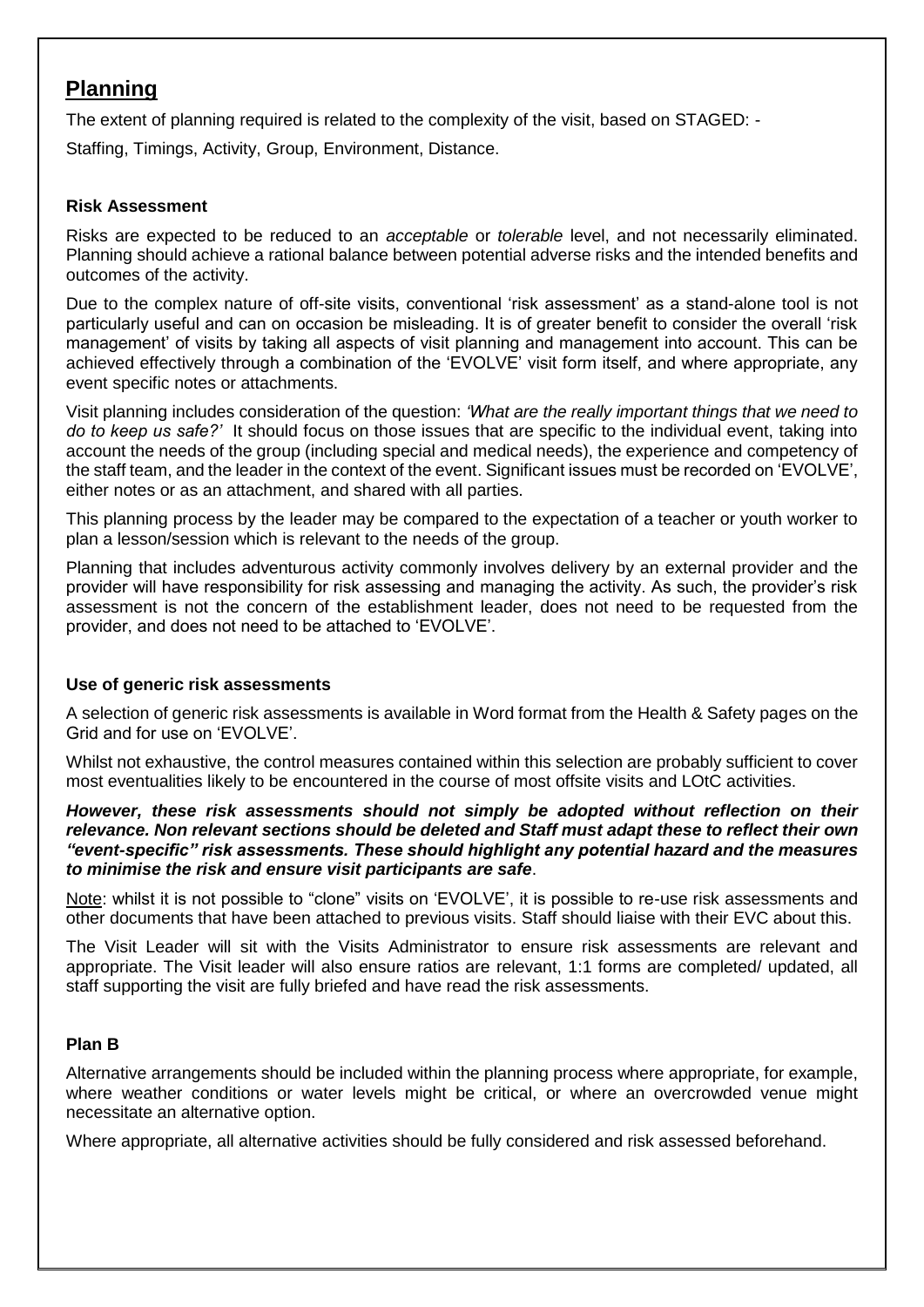#### **Seeking Assurances from Provider / Use of a Provider assessment Form (OV6)**

Hertfordshire County Council provides the OV6 'Provider Assessment Form' to help provide an audit trail for arrangements and checks if required.

To reduce bureaucracy for both Visit Leaders and Providers, leaders should take advantage of national schemes that have been established to eliminate the need for questionnaires and forms as advised in LA guidance e.g. **LOtC Quality Badge, AALS Licence and 'Adventuremark'**

**Holding one of the above is a credible assurance of Health and Safety, and Visit Leaders should seek no further verification. The LOtC Quality Badge also covers learning quality.**

Many providers have websites and offer information packs which contain the sorts of information asked for on the OV6, including a Safety Management statement, so it may not be necessary to use one.

The OV6 is a generic form, for use for all kinds of provider, so if one is sent to a provider, it should be specified that they only need to complete the parts applicable to them/their services.

Once an OV6 has been received, signed and dated by a manager or person in authority, it is not always necessary to send a new one to the same provider each time you use them. It is sufficient to annotate the existing form already held by the establishment to show the school has checked back with the provider and that there have been no major or significant changes since the form was originally signed; this will not apply if the time interval is not more than 12 months or so.

Visit Leaders should **not** ask for copies of risk assessment documentation but may seek assurance of a provider's competence to deliver their activities safely by means of a Safety Management statement if this is not already provided.

National Institutions and Public Buildings: - by their very nature these venues and providers are extremely unlikely not to conform to current Health & Safety legislation so it should not be necessary to require them to complete an OV6 or send out copies of their risk assessment documents.

HCC Providers and Establishments: - OV6 forms are not required from HCC-run providers such as Cuffley Camp, Herts Young Mariners Base, Hudnall Park or The Old Coach House in Snowdonia.

#### **Preliminary Visits**

Wherever reasonably possible, it is good practice for the Visit Leader to make a preliminary visit to a venue or provider beforehand in order for them to familiarise themselves with the layout and surroundings, and any site-specific procedures or issues which may have an impact on the visit or members of the group. **A preliminary visit is essential if the Visit Leader has not previously visited the site.**

Within the UK, highest priority for preliminary visits will be where no serving member of staff from the establishment has visited before, then when the Visit Leader has no experience of the venue/activity.

For overseas visits, advantage should be taken of any offers by tour operators for "leaders' orientation" type visits.

#### **Participants**

It is good practice to involve participants in the planning and organisation of visits, as in doing so they will make more informed decisions, and will become more 'risk aware' and hence at less risk. They will also have greater ownership of the event.

## **Outcomes**

Clarity regarding the intended outcomes of the visit will help to ensure that the potential benefits can be achieved. Up to four 'intended' outcomes may be recorded on 'EVOLVE' during the planning process, for subsequent evaluation.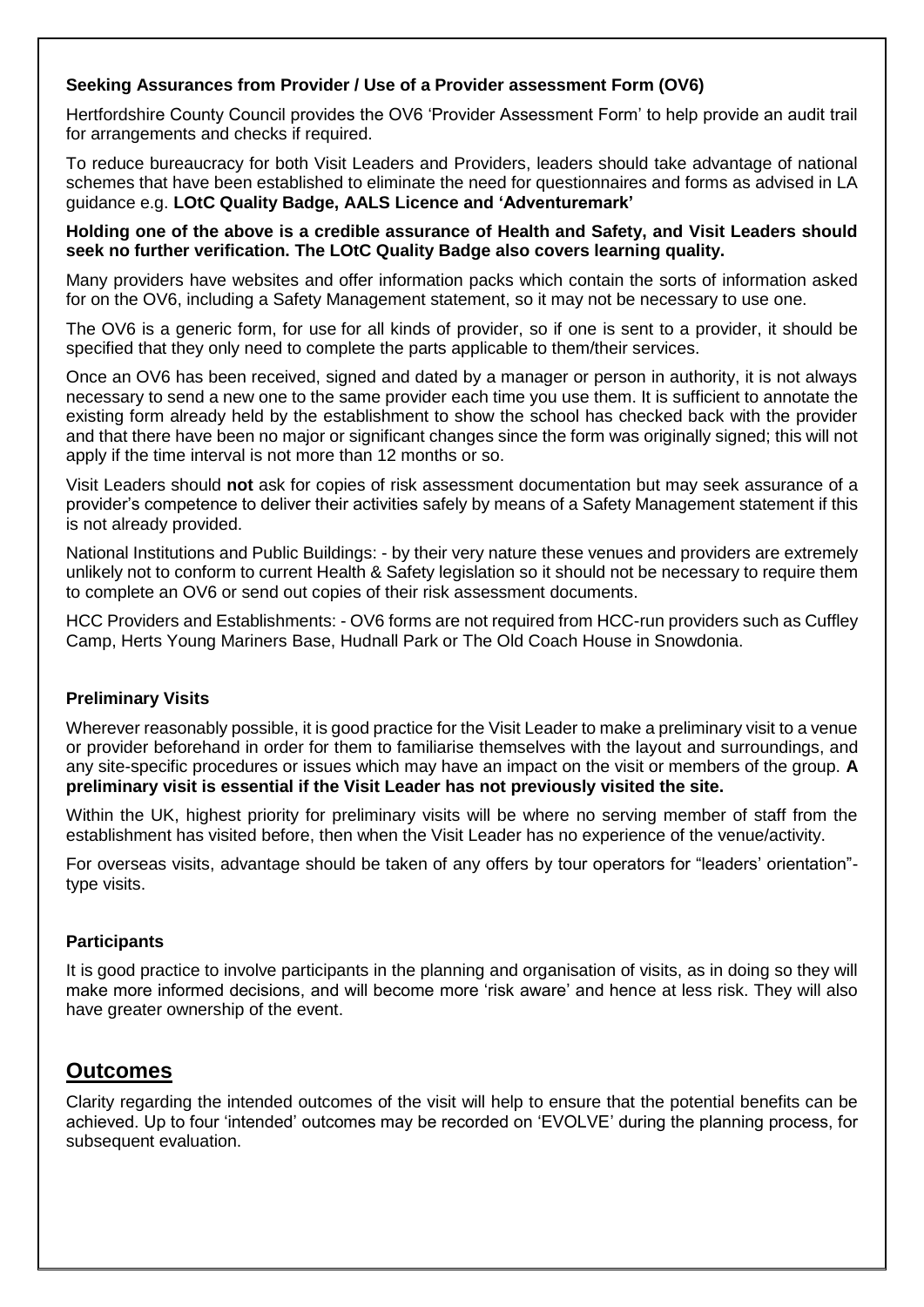Work that takes place outside the classroom can provide a very powerful means of developing learning in all curriculum areas, and raise attainment. Experiential learning can also provide opportunities for development in other areas, including:

- **R**elationships
- **E**motional & spiritual
- **C**ross curricular
- **I**ndividual
- **T**eamwork
- **E**nvironmental

Preparatory work should take place in advance of the visit where appropriate. This, in conjunction with activity that will take place during the visit, should feed into any follow-up work.

['High Quality Outdoor Education'](http://www.national-library.info/download.asp?fileid=483) can be used as a tool by visit leaders to assist in both identifying outcomes and in the evaluation of the learning taking place.

## **Staffing and Supervision**

The LA requires establishments to ensure there is an **appropriate level of supervision at all times** for all visits and that such supervision is 'effective'. This must have been approved by the EVC and Head of Establishment and, where applicable, in accordance with Governing Body policy.

Ratios for Early Years are specified and must be adhered to; see Statutory Framework for the Early Years [Foundation Stage](http://www.national-library.info/download.asp?fileid=1273)

For all other visits the visit leader, EVC and Head of establishment will make a professional judgement regarding the number and suitability of staffing on an individual visit basis after consideration of the following factors:

- $\bullet$  the type, level, and duration of activity;
- the nature and requirements of individuals within the group, including those with additional needs;
- the experience and competence of staff and other adults;
- the venue, time of year and prevailing/predicted conditions;
- the contingency or 'Plan B' options.

A visit must not go ahead where the Visit Leader, EVC, or Headteacher is not satisfied that an appropriate level of supervision exists.

A useful 'starting point for consideration' is 1 adult:10 young people. Where departure from this starting point results in fewer staff, the justification should be recorded as a note on 'EVOLVE'.

Staff who are assigned to support the special needs of an individual cannot be included in the overall staffing ratio. Their responsibility should not include the wider group.

Particular consideration should be given to the additional implications that may arise if staff are to be accompanied by family members (or partners) on visits.

Staff and volunteers who work *frequently* or *intensively* with, or have regular access to young people or vulnerable adults, must undergo an enhanced DBS check as part of their recruitment process. For the purpose of this policy:

- *- 'frequently'* is defined as 'once a week or more'
- *- 'intensively'* is defined as 3 times in a 30 day period or overnight (2am 6am)

#### **Use of Voluntary Helpers**

The use of parents and other adults with a clear association with the establishment, as helpers or supervisors on offsite visits or LOtC activities, is seen as a valuable means of encouraging or maintaining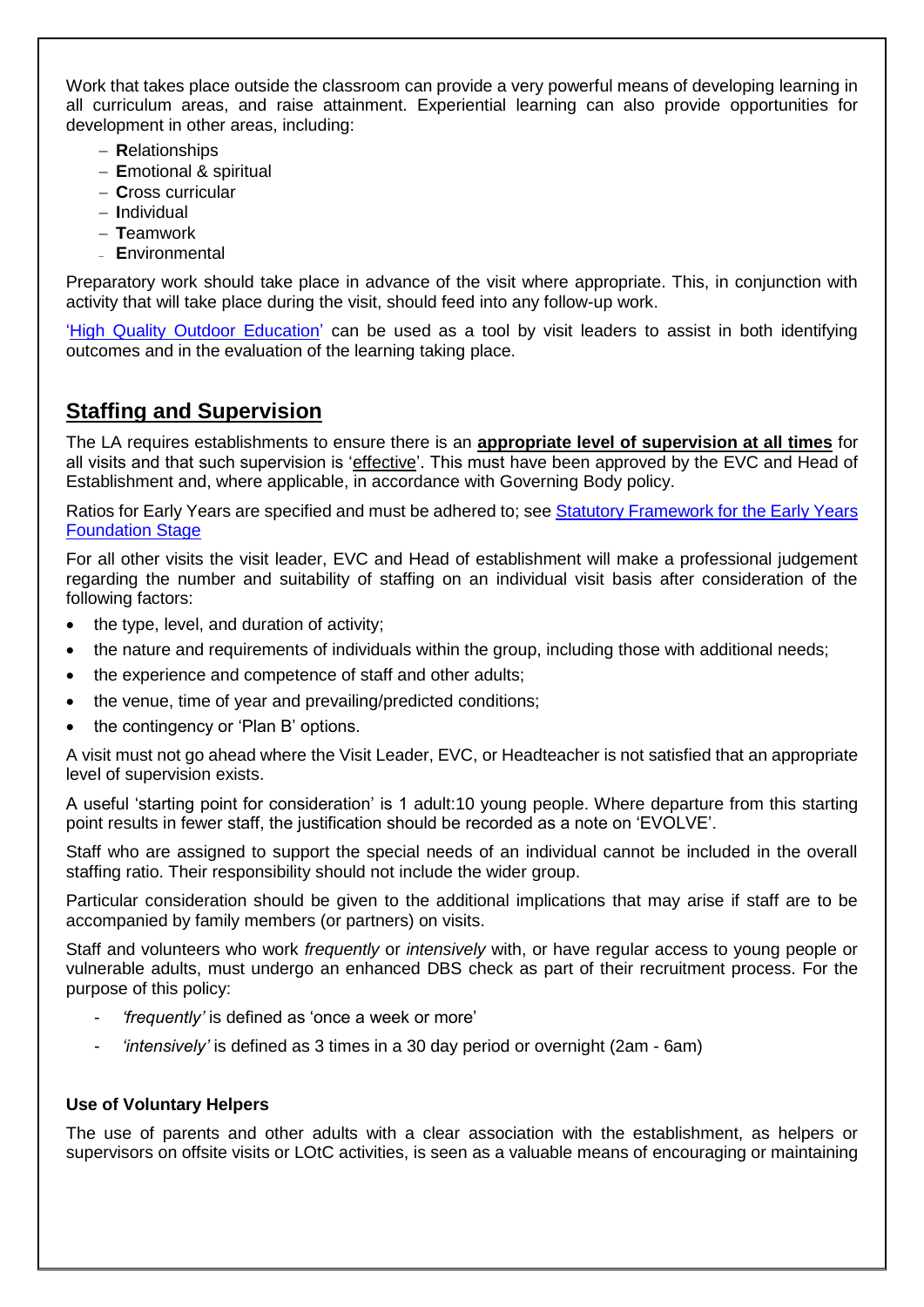closer links with the local community and accessing a wider set of skills and experience than may exist amongst the establishment's staff.

Such volunteers will need to understand and consent to the fact that they will be answerable to the visit/activity leader.

It is a fact that a volunteer will not be accountable through a legalistic audit trail (as would exist were their involvement based on a contractual relationship) and is therefore the case that a volunteer helper cannot be appointed as a Visit Leader.

It is good practice that all adult helpers and volunteers are subject to DBS checking; however this may not be required where there is no possibility for unsupervised direct contact exists.

Clear DBS-checks must have been returned before a volunteer adult helper may participate in a residential visit or activity.

## **Emergency Procedures**

Staff involved in a visit must be aware of, and adhere to, the establishment's policy on emergency procedures.

The establishment maintains a mobile phone specifically for use during offsite visits. It is each Visit Leader's responsibility to ensure these 'phones have:

- fully-charged batteries (and chargers available if necessary)
- sufficient credit available for the duration of the visit

School staff may also use their own personal mobile phone if they wish to during a visit for visit related purposes only.

Beware of over-reliance on mobile 'phones; in event of an emergency a land-line should be used wherever possible.

For all "out of hours" and residential visits there will be a nominated person(s) that can provide 24/7 cover as an Emergency Contact and that the person(s) so nominated will have 24/7 access to all details of the visit. This will include medical and next-of-kin information regarding staff as well as young people.

Consideration will be given to the following:

- Criteria for identifying the nominated Emergency Contact(s)
- Is more than one Emergency Contacts required?
- Procedure for lodging visit plans to enable them to be accessed in the event of an emergency?
- Have procedures been tested?
- Is it possible to demonstrate a proactive response, to any pattern that can be recognised within incidents?

Visit Leaders should also complete and carry an Emergency Contacts sheet (OV9).

Where appropriate the Visit Leader should have an "Emergency Events" card, as issued by HCC to all CS establishments.

## **First Aid**

It is not always necessary that qualified First Aider accompanies an offsite visit or LOtC activity. First aid issues for any LOtC activity should be considered as part of the risk management process and the exact requirements should be determined by ensuring that first aid support is available at an appropriate level. What is "appropriate" will be determined by:

- The nature of the activity.
- The nature of the group.
- The likely injuries associated with the activity.
- The extent to which the activity will isolate the group from normal ambulance support, or a known point where a qualified first aider will be available.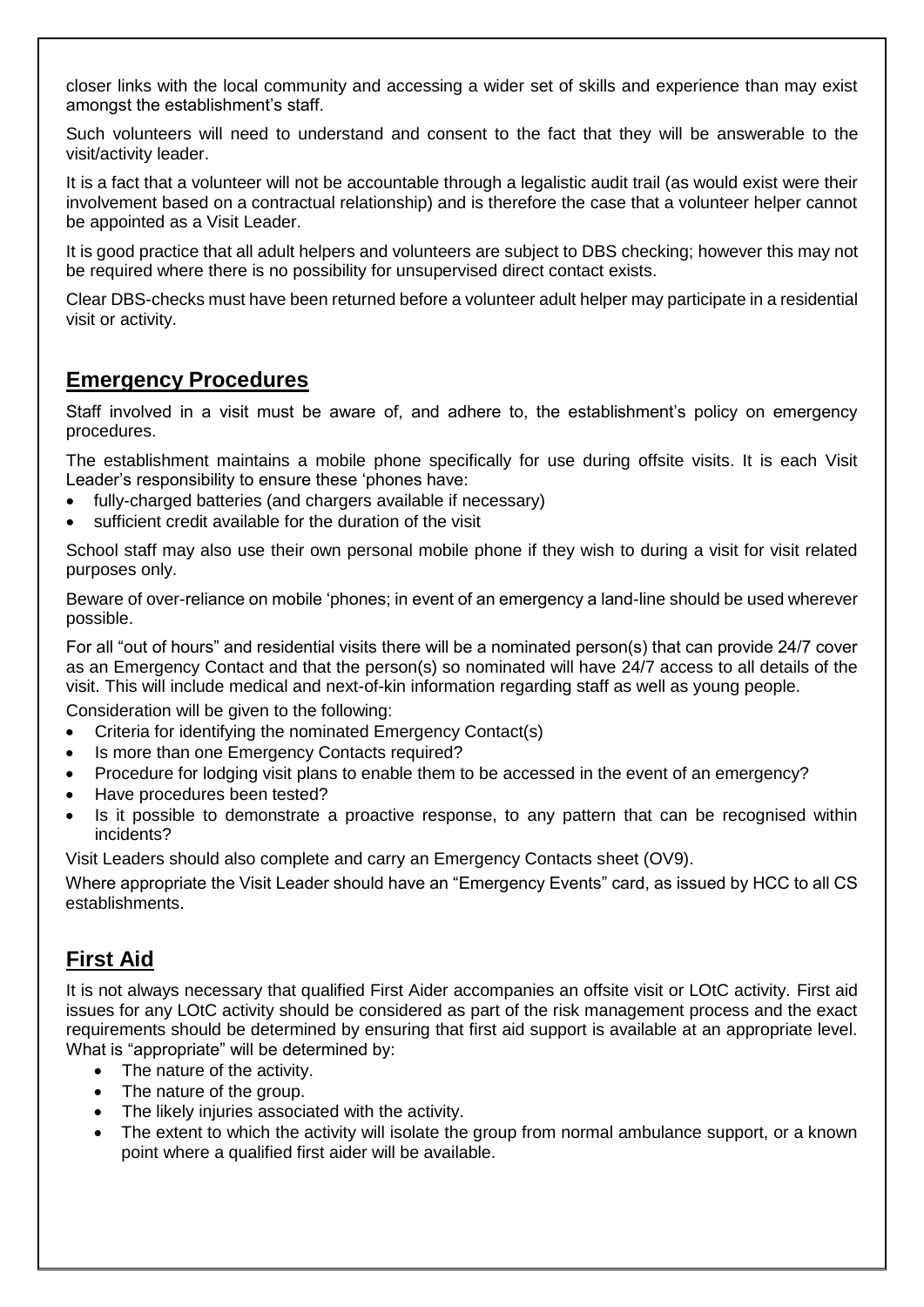A very basic level of first aid support must be available at all times. This will require that one or more of the staff leading the activity:

- Know how to access qualified first aid support.
- Have a working knowledge of simple first aid and are competent to use the first aid materials carried with the group.

For some activities (most commonly in defined adventure activities) there is a good practice expectation that requires those leading such activities to hold a current first aid "qualification". To be a "qualification", the first aid course must include a formalised assessment process; otherwise any certification will have the status of a certificate of attendance. In practical terms, the course will be a minimum of 16 hours.

It is a legal requirement that all minibuses must carry a first aid kit.

## **Approval of Visits**

Approval is delegated to the Head of Establishment for all visits.

However the following types of visit are required to be notified to the LA: -

- Overseas (anywhere that involves crossing a substantial area of open sea, including Northern Ireland, the Isle of Man, the Hebrides and the Channel Islands)
- Those involving one or more adventurous activities to be led by a member of establishment staff.

Regardless of whether a visit should be notified to the LA or not, there should be a clear, unambiguous audit trail for arrangements with clear evidence of approval. Such evidence will usually be recorded on EVOLVE but where this is not the case a signature of endorsement on a lesson plan will suffice.

The process for approval has three main stages:

- 1. Visit/activity proposed and planned by Visit Leader and accompanying colleagues;
- 2. Arrangements scrutinised by EVC until satisfied to recommend approval;
- 3. Arrangements re-scrutinised by Head and, when satisfied, approved.

An offsite visit or LOtC activity should not proceed without clear evidence of approval.

Endorsement may be required from the Governing Body; 'Read only' access on EVOLVE for the relevant member(s) and a Note added for their attention will generate an e-mail alert. Endorsement will take the form of an additional Note from the member(s).

Where applicable, a visit may also need to be notified to the LA; this is done automatically by 'EVOLVE'.

#### **Additional monitoring**

In its evaluation of LOtC, "How far should you go"- 2008, Ofsted recommends that it is good practice to sample monitor offsite visits and LOtC activities by means of field visits.

From time to time the EVC may recommend, or the Head/Governors/LA may decide to, sample monitoring by field visit as an additional means of ensuring safety of participants and quality of provision.

## **Consent**

Section 35 of the Education Act 2004 states: '*Where a visit is part of a planned curriculum in normal curriculum time, then parental consent is not necessary although it is recommended good practice to ensure that parents are informed'.*

Annual consent is appropriate for regular routine activities that take place during normal school hours.

For all other visits, consent should be obtained on an individual visit basis. Information provided to parents prior to granting consent should include full details of the activities and any other significant information.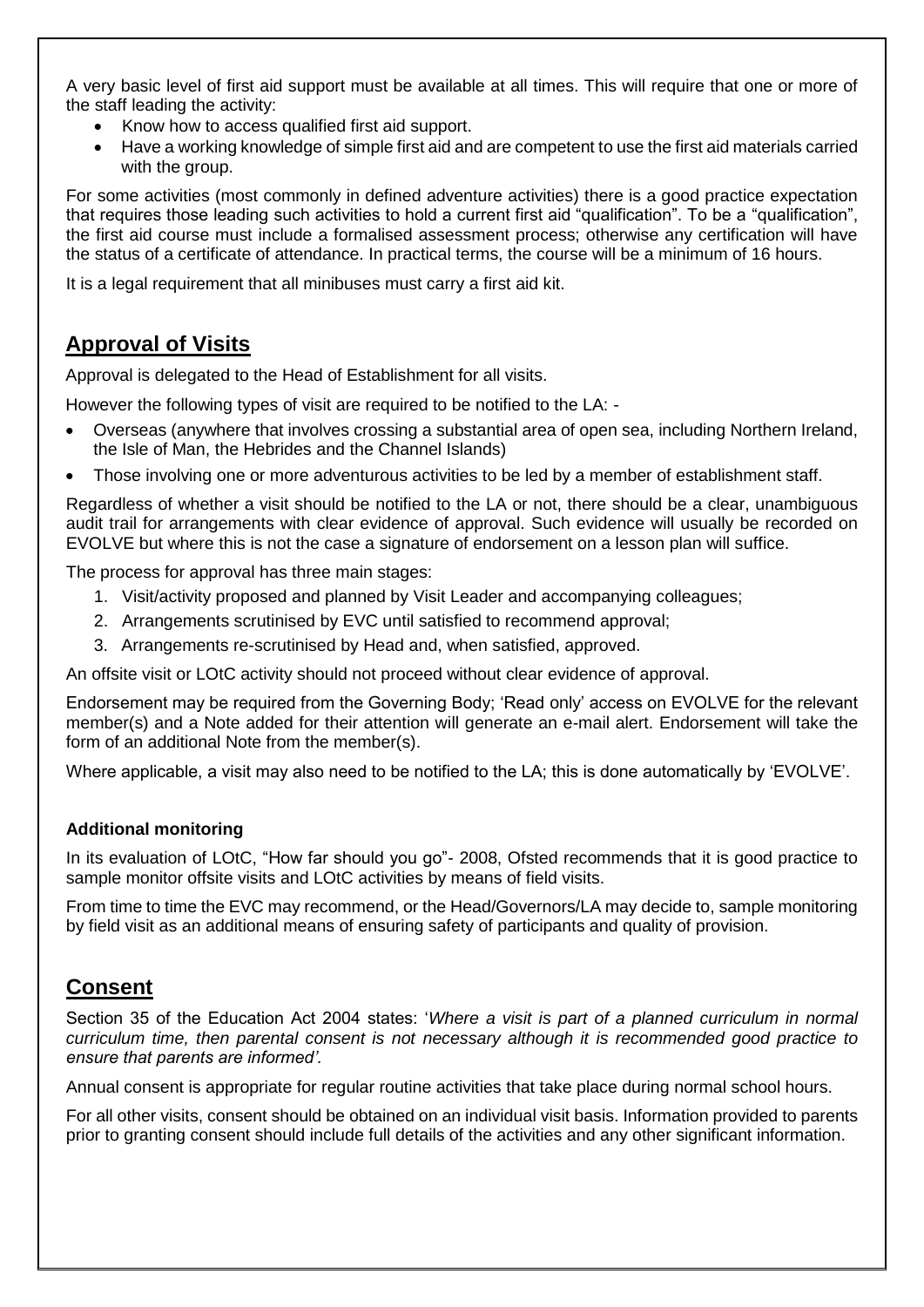## **Insurance**

Advice regarding insurance may be sought from the Local Authority's Insurance department. Contact details are given on the 'Contact' page and from the 'Insurance' section when completing a visit entry on 'EVOLVE'.

In addition to the standard public liability cover which all establishments will have in place Hertfordshire County Council has taken out 'blanket' personal accident cover / travel insurance for all trips/visits at home or abroad. This cover only applies to establishments which buy into the Council's Annual travel Insurance Scheme. Details are available from the County's insurance department on 01992 555480 or by email at insurance@hertscc.gov.uk

For those establishments who make their own insurance arrangements, personal accident / travel insurance must be taken out for all visits abroad. For all other visits it is the responsibility of the Governing Body (where applicable), Head of Establishment, and Educational Visits Coordinator to determine whether additional insurance should be taken out. The establishment should particularly consider the need for additional insurance for residential activities, or those involving adventurous activities or hazardous environments.

For travel within the European Union (plus Iceland, Liechtenstein, Norway, and Switzerland), all participants must hold a valid EHIC (European Health Insurance Card). See [www.dh.gov.uk](http://www.dh.gov.uk/)

## **Inclusion**

This establishment policy endorses the following principles:

- A presumption of entitlement to participate
- Accessibility through direct or realistic adaptation or modification
- Integration through participation with peers.

Under the Equality Act 2010, it is unlawful to discriminate against disabled participants because of their disability, without material or substantial justification.

Visit Leaders are required to make reasonable adjustments to avoid participants being placed at a substantial disadvantage.

However, the Disability Discrimination Act does not require responsible bodies to place employees or participants at inappropriate risk if a health and safety issue arises.

It is also the case that the adjustments made to include a disabled young person should not impinge unduly on the planned purpose of the activity.

Expectations of staff must be reasonable, so that what is required of them (to include a given young person) is within their competence and normal work practices.

## **Codes of Behavioural Conduct**

This establishment encourages the use of codes of behavioural conduct as a means of establishing appropriate expectations of young persons' behaviour. Such codes need to be explained to both the young people and those in a position of parental support before the visit, so reducing the opportunity for misunderstanding both expectations and the sanctions that may be invoked where the code is breached.

As part of encouraging social responsibility, young people should be encouraged to sign up to a "behavioural contract" for all residential visits

As part of the request for consent, parents should sign and accept responsibility for removing young people in prescribed circumstances.

Further examples can be found under 'Resources' on 'EVOLVE'.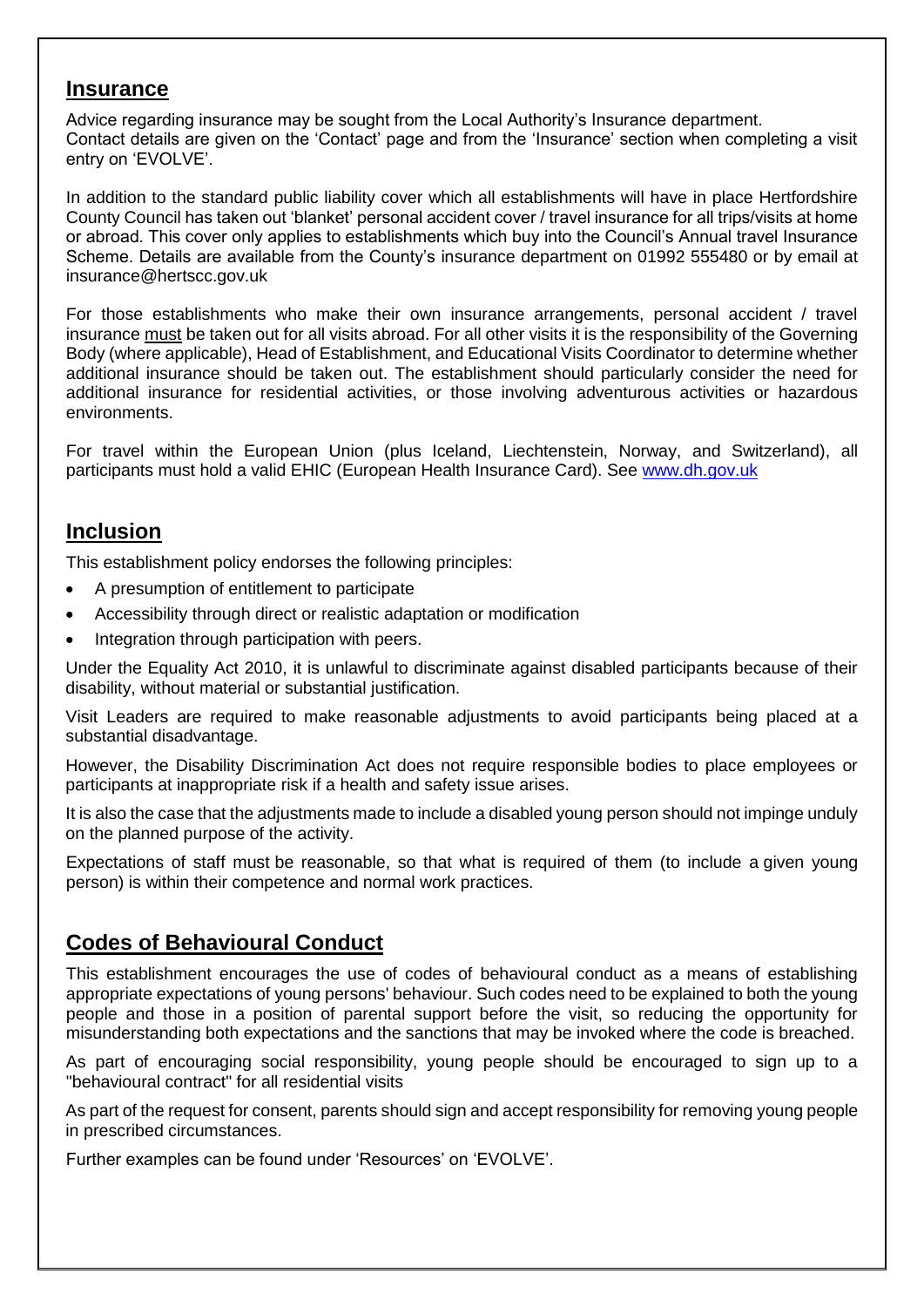## **Transport**

#### **Private Cars**

Where a private (staff or parent) car is to be used to transport young people then this must be approved by the Head of Establishment, and an [OV7D](file:///S:/HERTFORD01/CSERV/PEOPLE%20PROP/sermu/DATA/Sharedir/SDRIVE/Health%20%20&%20Safety/EPAS/OFFSITE%20VISITS/Offsite%20Visits%20Manual/Offsite%20Visits%20Manual%20Revision%203%20-%20Nov%2006/CSF4261%20FORM%20OV%207D%20rev%201106.doc) Form must be completed and retained by the establishment on an annual basis.

#### **Coaches**

The LA does not 'approve' coach companies. Whilst UK legislation ensures that coach companies are fit for public use, the facilities available on coaches may vary. Liaising with other establishments within the LA that have used a particular company (via a search on 'EVOLVE') will help to determine the level of service that may be provided.

#### **Public Transport**

For public transport within the Greater London area contact 'Transport for London', who offer special arrangements for establishment parties on London buses, Underground, Tramlink, and Docklands Light Railway, to cultural destinations. See *[Transport for London](http://tfl.gov.uk/tickets/14311.aspx)* Tel. 020 7918 3954.

## **Swimming**

This establishment acknowledges the immense educational benefits that swimming activities can potentially bring to young people, and fully supports and encourages swimming activities that are correctly planned, managed, and conducted.

In addition to considering the benefits of the activity, staff should also ensure that reasonably practicable safety precautions are taken.

All swimming activities and venues must be included within the visit plan, and life-guarding arrangements checked in advance. This is particularly important in respect of visits abroad, where for example, a hotel pool may be available.

Particular consideration should be given to the following factors:

- Unknown locations and hazards, especially overseas.
- Changing environmental conditions.
- Supervisor complacency & lack of transferable knowledge.
- Adherence to local advice.
- Preparation and knowledge of young people, i.e. is it a planned activity?

Young people must be supervised by a competent adult at all times whilst undertaking swimming activities.

#### **Swimming pools (life-guarded)**

LA notification is not required

- UK Swimming Pool safety is guided by various Health and Safety at Work Acts and Regulations. Pool operators have a duty to take all reasonable and practicable measures to ensure that teaching and coaching activities are conducted safely.
- For publicly life-guarded pools abroad, the establishment's staff must seek assurances that appropriate lifeguard cover is in place prior to participants entering the water.
- Unless suitably qualified, the establishment's staff should not have responsibility for life-guarding. However, they do retain a pastoral role for participants at all times either through direct or 'remote' supervision.
- For swimming lessons, the LA establishment should ensure the swimming teacher in charge or other pool employees/responsible adults supervising the participants are qualified according to current guidelines.